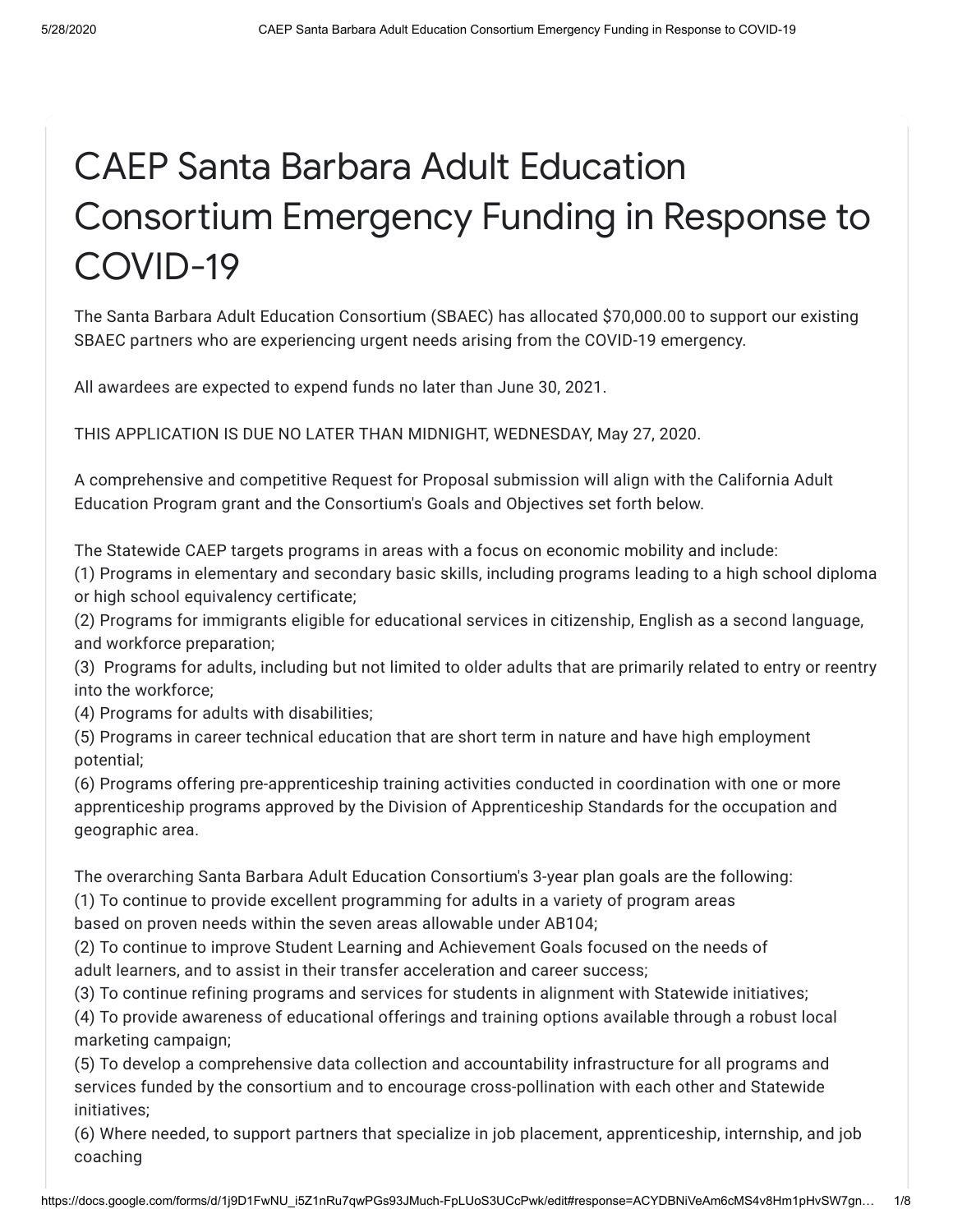| CAEP Santa Barbara Adult Education Consortium Emergency Funding in Response to COVID-19<br>5/28/2020                                                                                                                                                                                                         |
|--------------------------------------------------------------------------------------------------------------------------------------------------------------------------------------------------------------------------------------------------------------------------------------------------------------|
| CAEP Fiscal Regulation for all Independent Contractors and External Partners:<br>(I) Indirect, for Profit, or Fringe Benefits are not allowable expenses and cannot be reimbursed.<br>(II) All Independent Contractors and External Partners must submit invoices to the CAEP Director for<br>reimbursement. |
| Are you an existing CAEP funding awardee? *                                                                                                                                                                                                                                                                  |
| Yes                                                                                                                                                                                                                                                                                                          |
| No                                                                                                                                                                                                                                                                                                           |
|                                                                                                                                                                                                                                                                                                              |
| Program Name*                                                                                                                                                                                                                                                                                                |
| Santa Barbara City College Noncredit Student Support Services (SBCC NCSSS)                                                                                                                                                                                                                                   |
| Primary Contact Name*                                                                                                                                                                                                                                                                                        |
| <b>Andrew Harper</b>                                                                                                                                                                                                                                                                                         |
|                                                                                                                                                                                                                                                                                                              |
| Primary Contact Email *                                                                                                                                                                                                                                                                                      |
| agharper@sbcc.edu                                                                                                                                                                                                                                                                                            |
|                                                                                                                                                                                                                                                                                                              |
|                                                                                                                                                                                                                                                                                                              |
| Primary Contact Phone*                                                                                                                                                                                                                                                                                       |
| (805) 689-0939                                                                                                                                                                                                                                                                                               |
|                                                                                                                                                                                                                                                                                                              |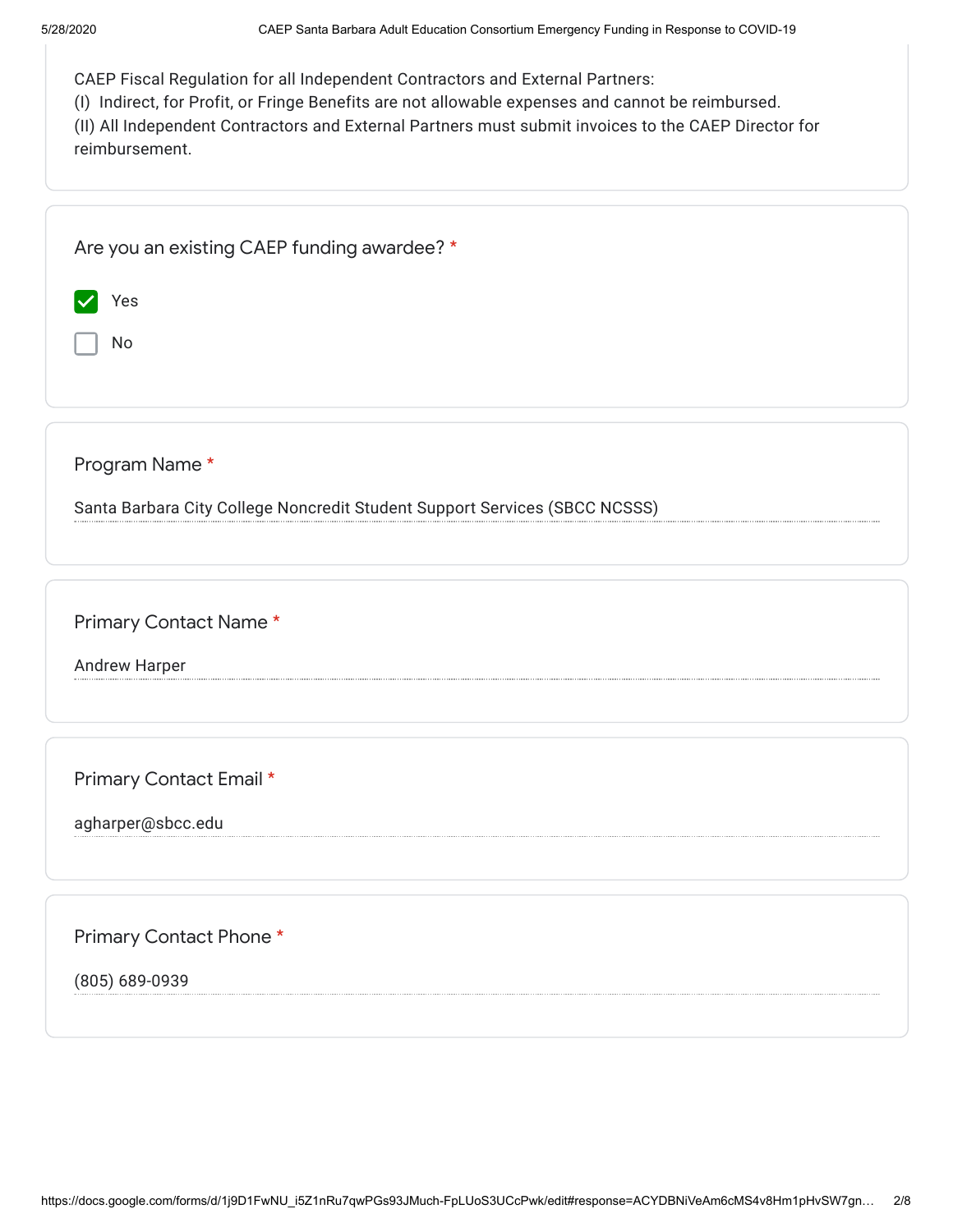| Applicable Noncredit Program Area *                      |  |
|----------------------------------------------------------|--|
| Adult Education (ABE, ASE, Basic Skills)<br>$\checkmark$ |  |
| English as a Second Language/Literacy                    |  |
| Adults in the Workforce                                  |  |
| <b>Adults with Disabilities</b>                          |  |
|                                                          |  |

#### 1. Executive Summary \*

Please provide an executive summary of your proposed plan. Describe goals and outcomes.

Due to COVID-19, in March SBCC President Dr. Goswami asked the School of Extended Learning to create a Career Recovery Program (CRP) to serve unemployed community members, and responsibility for the CRP was placed with Noncredit Student Support Services (NCSSS.) The CRP offers job seekers the opportunity to improve their skill set, pursue a new career, and rapidly re-enter the workforce. The CRP has generated an unanticipated and significant increase in the demands on the new career counselor approved by the CAEP Consortium in February 2020, and we therefore request emergency funding to increase her hours from 8 hours to 12 hours per week along with the additional salary and benefits associated with hiring a qualified faculty member for this position.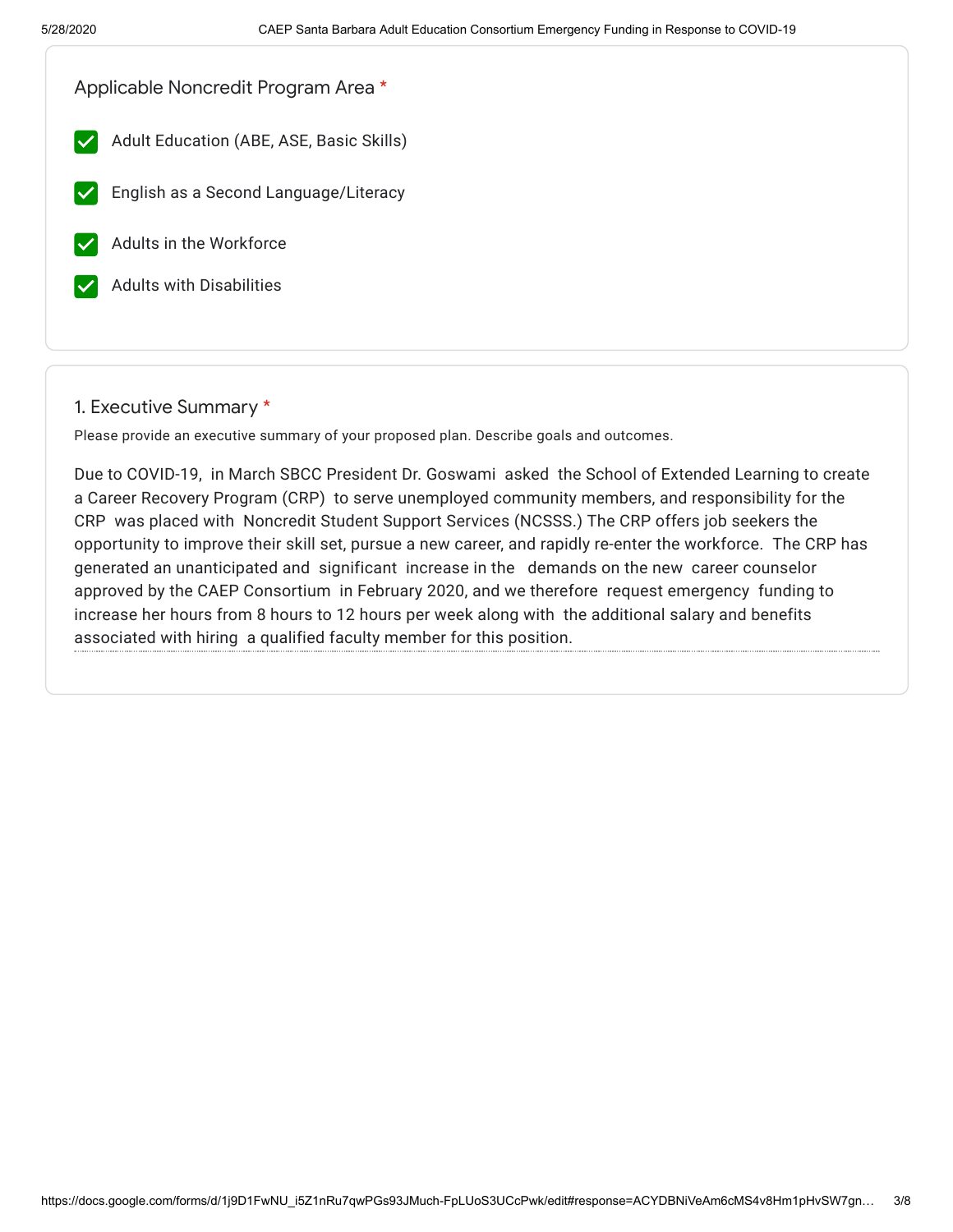# 2. Justification \*

Please justify the impact and need for emergency fiscal support.

In March, due to COVID-19, SBCC President Dr. Goswami asked the School of Extended Learning to create a Career Recovery Program (CRP) to serve unemployed community members. Responsibility for the CRP was placed with Noncredit Student Support Services (NCSSS) in addition to their existing roles. The CRP has generated intense new demands on the new career counselor approved by the CAEP Consortium in February 2020, and we request emergency funding to meet these demands. Specifically, we request an increase in hours from 8 hour to 12 hours per week for the career counselor plus the additional salary and benefits associated with hiring a faculty member trained and capable of performing the job functions associated with the CRP.

In mid-April we launched our new Career Recovery Program website, made LiveChat and voicemail available at NCSSS, and created a dedicated NCSSS email address. The effect was immediate. In April, the new career counselor spent five hours working with only one student. In just the first three weeks of May the career counselor has already spent 32 hours working with 12 unduplicated students. Supportive services in May included career advising (16 hours), choosing a major (one hour), job/internship search (5 hours), and resume-writing assistance (10 hours.)

We are this week (May 26-29) adding our CRP programs to the CalJobs website in order to better serve the local workforce. This and other outreach efforts with the Workforce Development Board, along with the rising rate of unemployment in Santa Barbara County will create an even greater uptick in referrals for the career counselor who is already exceeding the 8 hours per week projected in our pre-COVID-19 February proposal. As of May 27th the career counselor already has appointments scheduled in June for 25 students - double the number for May.

Regarding salary, in February, \$17,600 was approved by the Consortium to fund the career counselor as a contractor at \$50 per hour without benefits at 8 hours per week for 44 weeks. However, SBCC Human Resources has informed us that the career counselor must be classified as a part-time faculty position. A faculty member with the appropriate minimum qualifications will have to be paid \$54.54 per hour plus benefits.

We are fortunate to have found alternative funding for the career counselor for the period March - June 2020 but we rely solely on CAEP funding for July 2020 - June 2021. This request for emergency funding reduces the career counselor's number of weeks to 40 weeks but reflects the ever-increasing demand on her time. We therefore request an increase in hours from 8 hour to 12 hours per week for the career counselor plus the additional salary and benefits associated with hiring a faculty member. The balance requested is \$18,692 which will fund this part-time position through the end of the next fiscal year (June, 2021).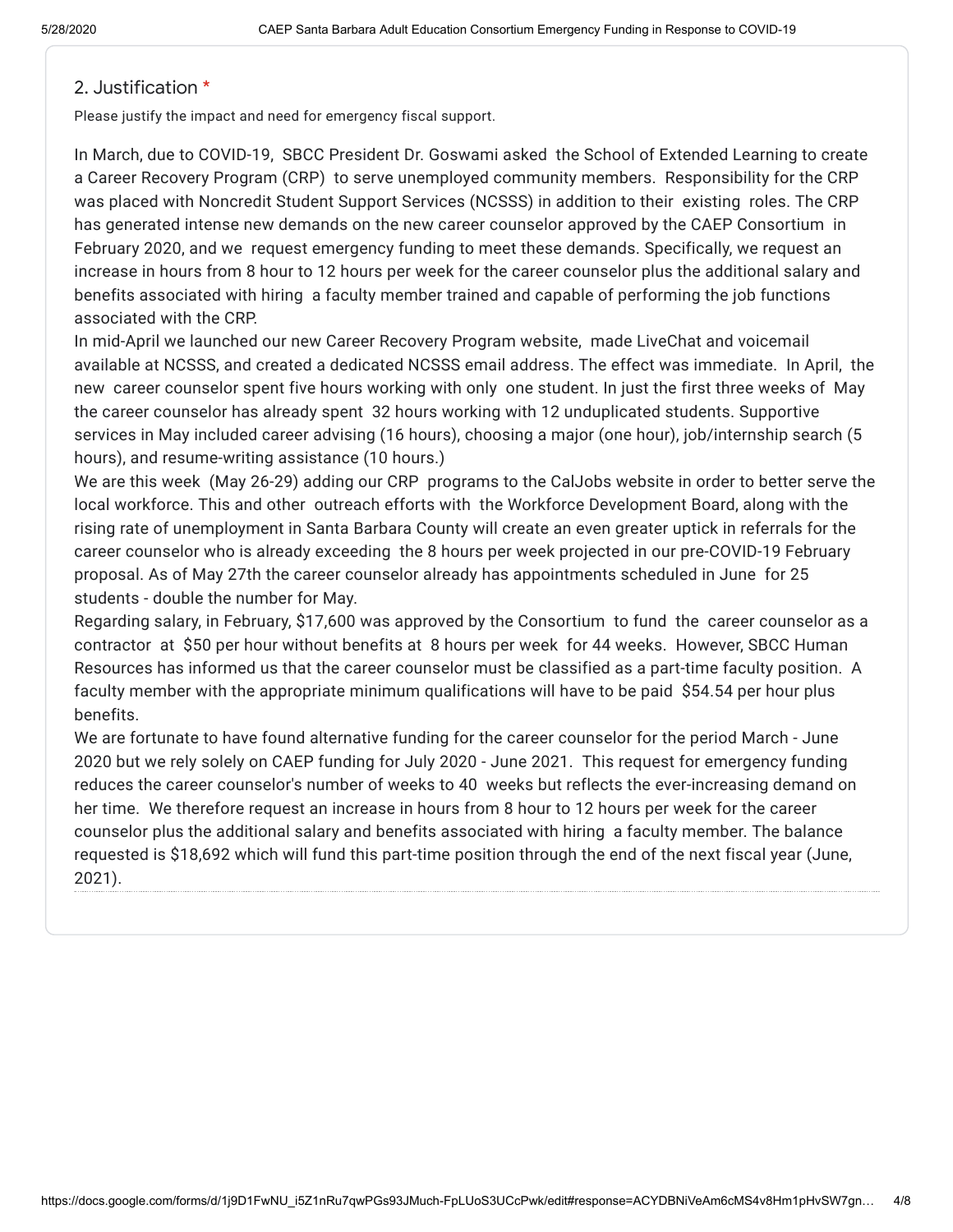# 3. Alignment \*

Please describe how additional funds will further the Consortium's goals and objectives.

This grant proposal aligns with the seven Program Areas and Key Performance Indicators #1, 2, 3, 4, 5, 6, 7

Students from all seven program areas will benefit from the additional hours available from the SBCC NCSSS career counselor.

# 4. Activity Chart \*

Please use Activity Chart provided in the link under the instructions and email to [sbaebg@gmail.com](mailto:sbaebg@gmail.com). The Activity Chart should outline your program's specific objectives and activities, along with a timeline for completion, the person/agency responsible, outcomes and data capture methods. Please attach additional pages if necessary. \*

I certify that the Activity Chart has been completed and emailed to shaebg@gmail.com

#### Total Budget Requested \*

\$18,692

1000 (Instructional Salaries) \*

Total dollars requesting for INSTRUCTIONAL PERSONNEL (include 25% for BENEFITS in 3000 section below)

\$14,009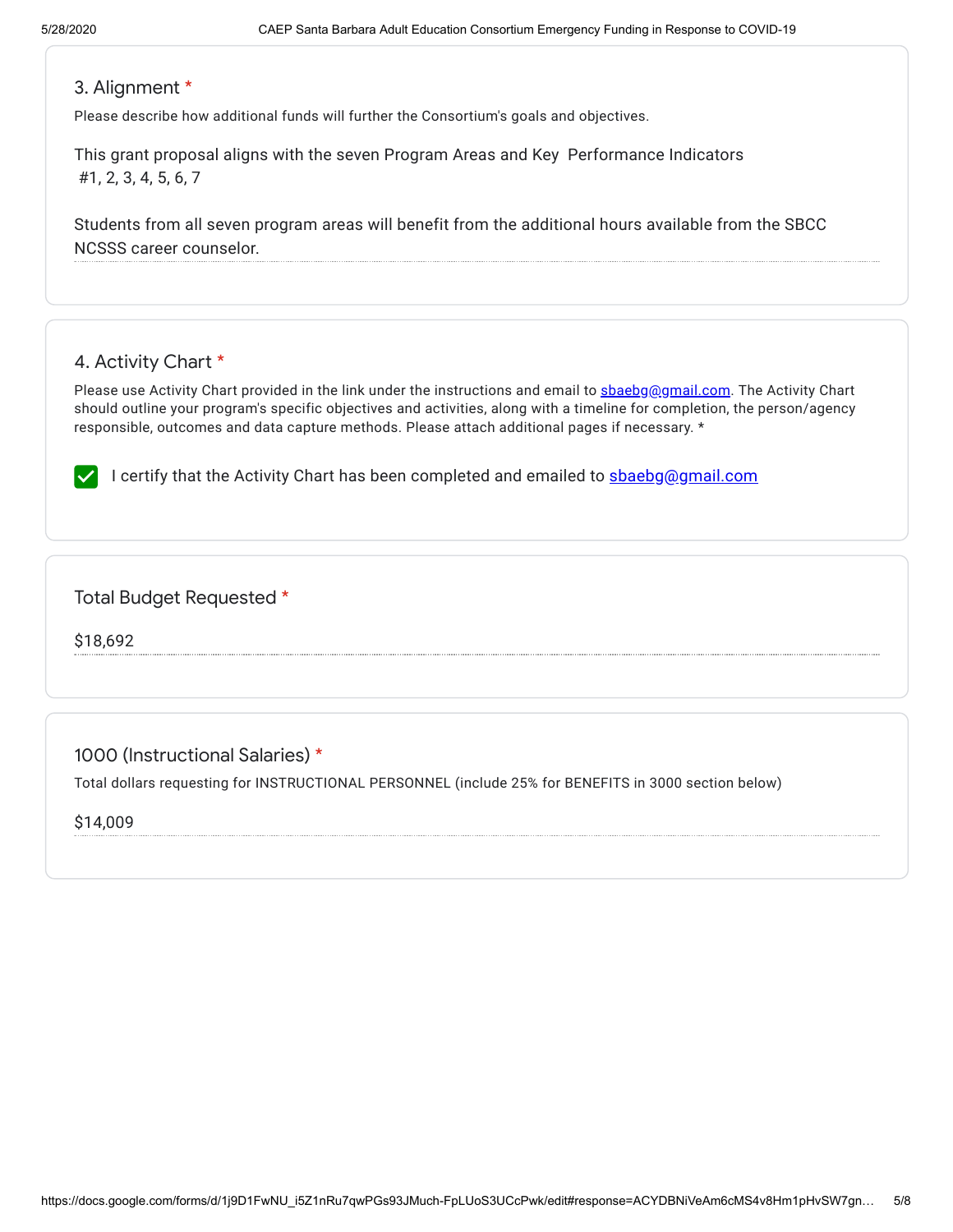#### 1000 Detail \*

Please provide a detailed budget for this category.

This represents the full \$18,692 requested minus the \$6,600 required for benefits. Benefits are calculated at 25% of the full 480 projected hours as no benefits were requested in the original proposal.The total cost of hiring a career counselor with appropriate MQs for 40 weeks at 12 hours per week is \$33,000. \$17,600 was approved in February for the career counselor position and \$3,292 has been spent on COVID-19 outreach for the CRP. The amount left over from the February approved is thus \$14,308. For complete budget please see

https://docs.google.com/spreadsheets/d/1O47JSvXR\_CvmFsx68QdV1uMU0UonLQlS0RSlyyPje44/edit? usp=sharing

### 2000 (Noninstructional Salaries) \*

Total dollars requesting for PERSONNEL (include 25% for BENEFITS in 3000 section below)

\$0

## 2000 Detail \*

Please provide a detailed budget for this category.

N/A

3000 (Benefits from 1000 and 2000 categories) \*

Total dollars requesting for BENEFITS . The average benefit rate is 25%.

\$6,600

#### 4000 \*

Total dollars requesting for INSTRUCTIONAL SUPPLIES and NON-INSTRUCTIONAL SUPPLIES and Computer Software (not Hardware).

\$0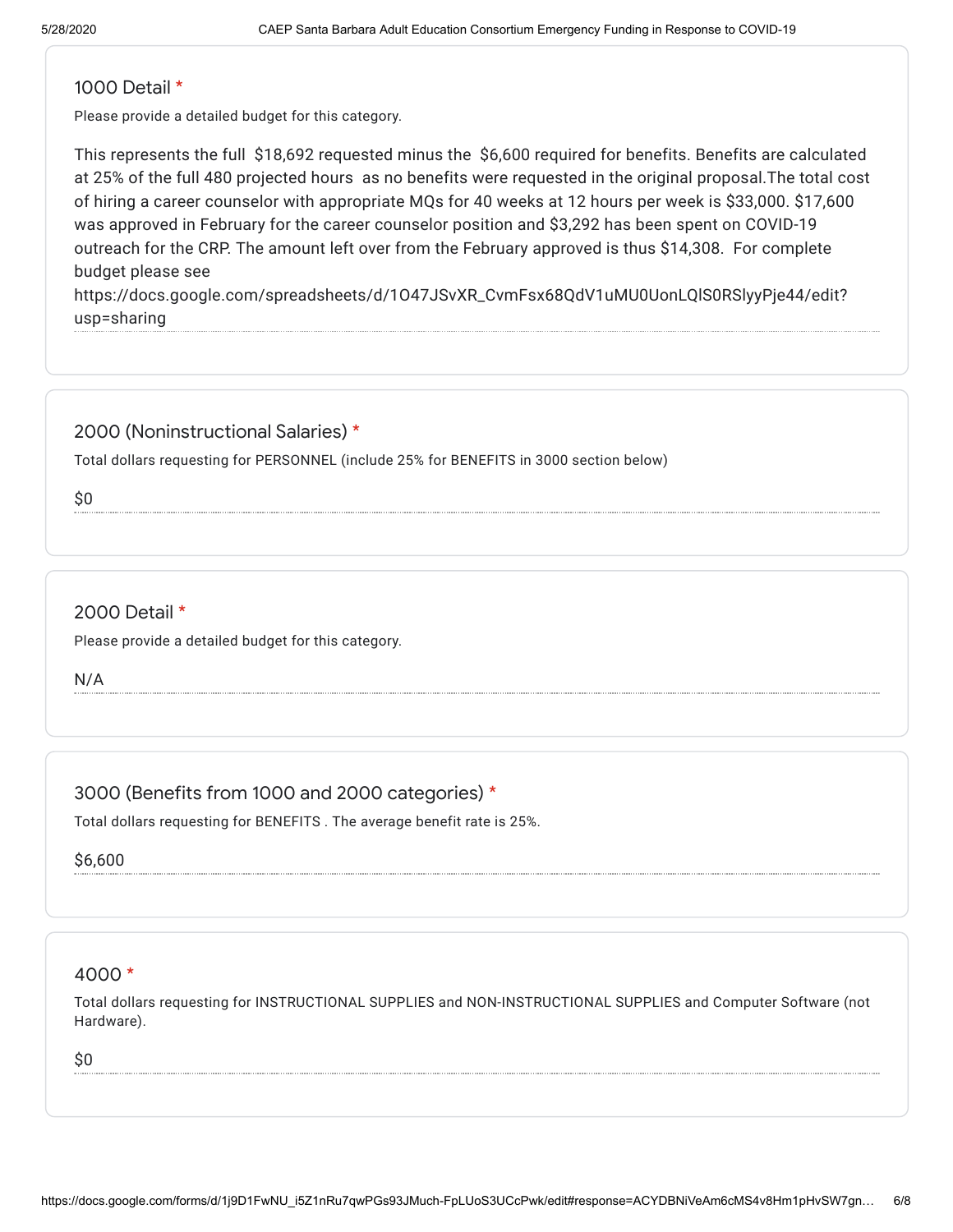## 4000 Detail \*

Please provide a detailed budget for this category.

N/A

#### 5000 \*

Total dollars requesting for CONSULTANTS, MEETINGS, PROFESSIONAL DEVELOPMENT

\$0

# 5000 Detail \*

Please provide a detailed budget for this category.

N/A

# 6000 \*

Total dollars requesting for CAPITAL OUTLAY (Computer Hardware)

\$0

6000 Detail \*

Please provide a detailed budget for this category.

N/A

What is your sustainability plan for this activity when funding is no longer available? \*

The Career Recovery Program was created in March 2020 as an emergency initiative in response to COVID-19. When the period for emergency funding expires in June 2021, it is presumed that the unemployment resulting from COVID-19 will have eased and that there will no longer be a need for this emergency funding as we resume a normal level of operations.